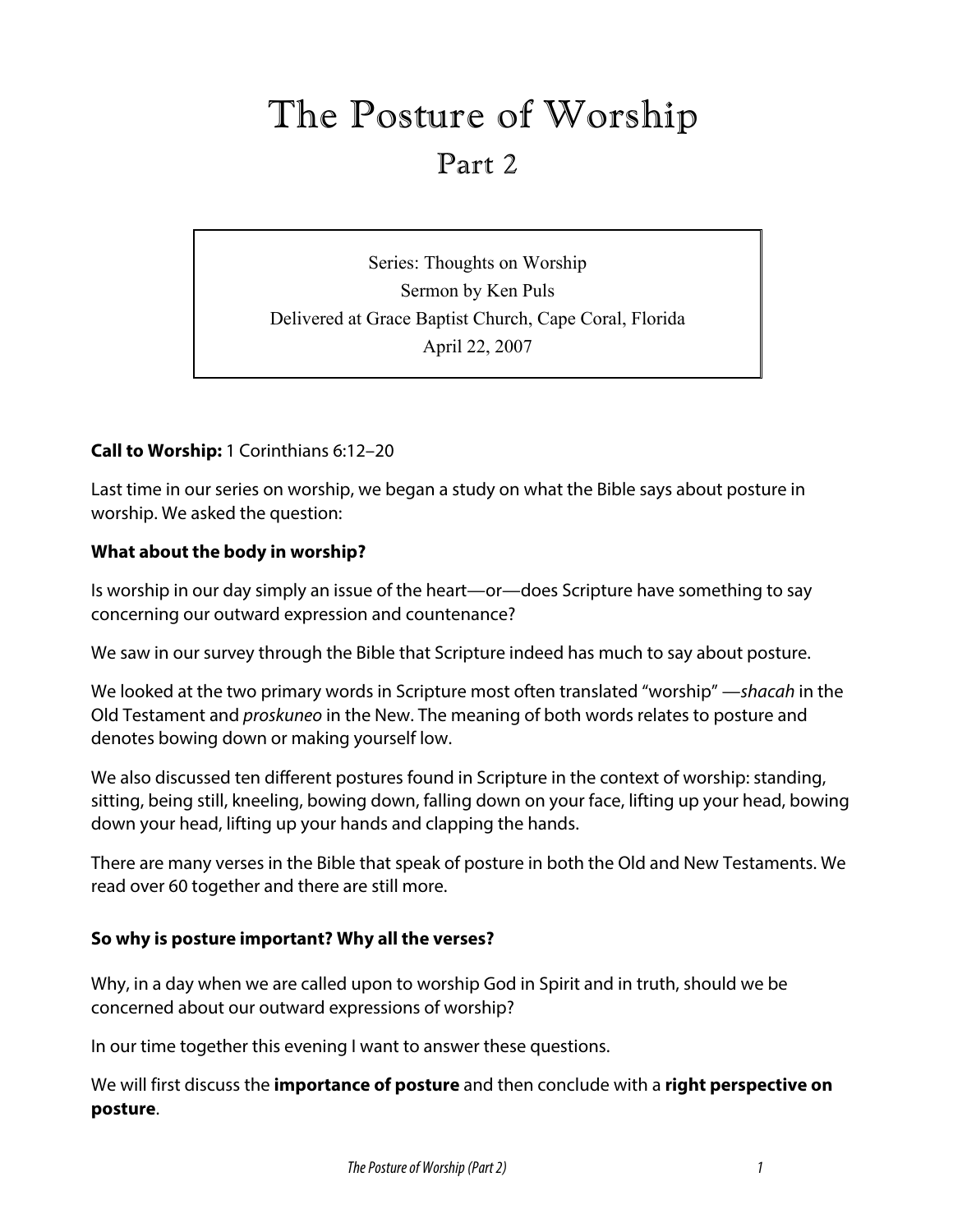# **I. The importance of posture in worship**

# **1. God made us to be both body and soul.**

Genesis 2:7 And the LORD God formed man of the dust of the ground, and breathed into his nostrils the breath of life; and man became a living being.

God created our bodies, as well as our souls. He made us of dust and breathed life in us. He made us to enjoy Him, not only in our souls, but in our bodies as well. He demands our obedience, not only in our hearts, but lived out in our bodies as well.

Paul refers to our bodies as the temple of the Holy Spirit.

1Corinthians 6:19–20 Or do you not know that your body is the temple of the Holy Spirit who is in you, whom you have from God, and you are not your own? For you were bought at a price; therefore glorify God in your body and in your spirit, which are God's.

God made our bodies to glorify Him. Paul exhorted the church:

Romans 12:1 I beseech you therefore, brethren, by the mercies of God, that you present your bodies a living sacrifice, holy, acceptable to God, which is your reasonable service.

He desired that Christ be exalted in his own life lived out to God's glory.

Philippians 1:19–20 For I know that this will turn out for my deliverance through your prayer and the supply of the Spirit of Jesus Christ, according to my earnest expectation and hope that in nothing I shall be ashamed, but with all boldness, as always, so now also Christ will be magnified in my body, whether by life or by death.

We cannot separate body and soul. God has created us and wired us to be complete beings. What we do with the body affects the soul. What goes on in the soul is made manifest and expresses itself in the body.

Corporate worship of necessity involves the body.

- We speak God's Word.
- We voice our prayers.
- We sing with our lips.
- We place our gifts and tithes in the offering plate.
- We eat and drink at the Lord's Table.

# **When we worship God, we worship Him in our bodies.**

Oh, but some might say, "God is Spirit." And we are to worship Him in Spirit and in truth. God is concerned with my heart and so what I do with my body is of little or no consequence.

It is true that we are to worship God in Spirit and in truth. But God informs us in His Word that He has given His Sprit to make us alive—in our bodies. His indwelling presence has made our bodies temples of worship. We are living sacrifices, dead to sin but alive unto Christ.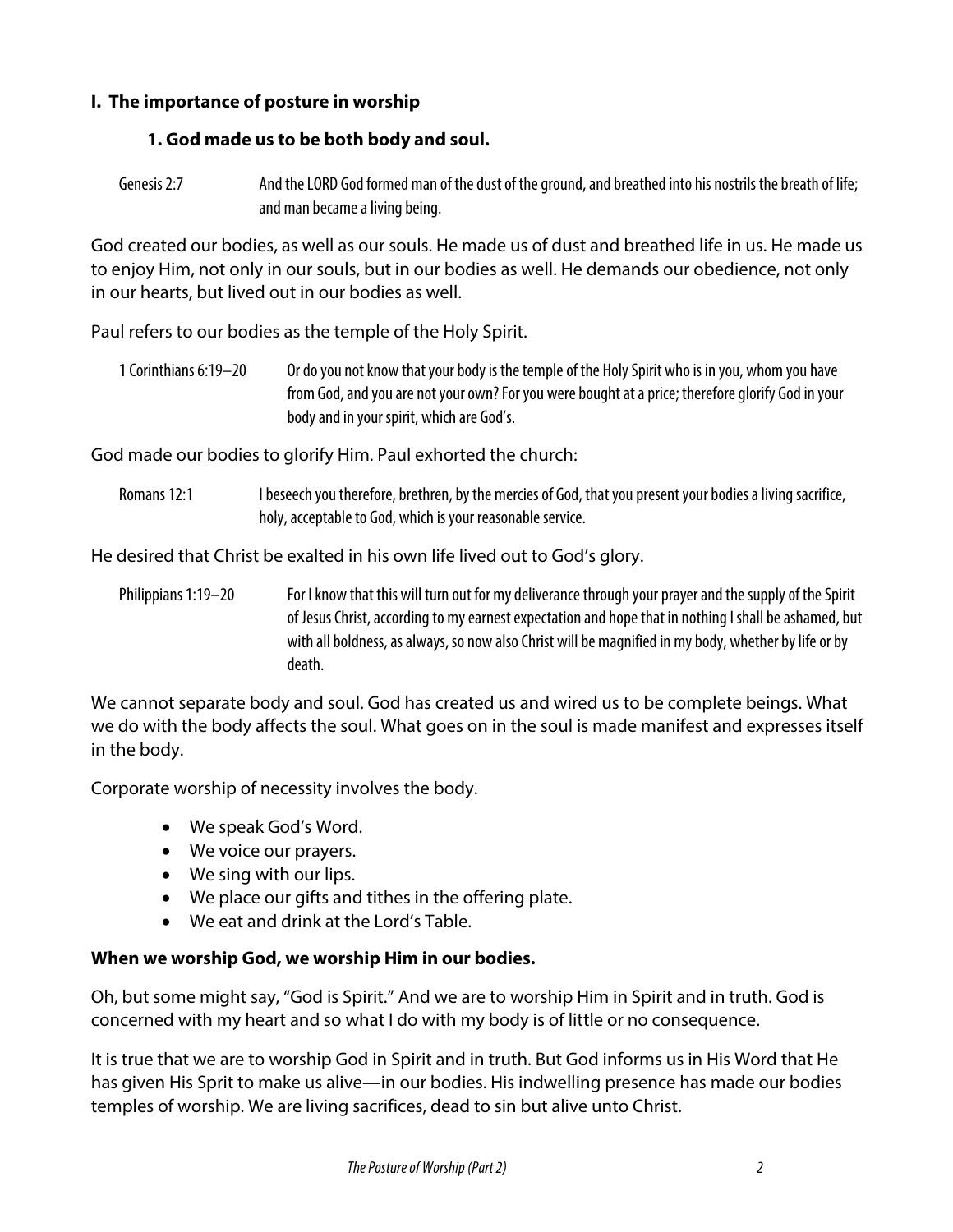We cannot escape our bodies if we are to participate in the elements of worship. We can get into trouble and become imbalanced we disengage our body and soul. This can happen two ways.

- 1) We become so withdrawn or introspective that we no longer value what is happening around us—or concern ourselves with how we are reacting to what is happening around us. We think that we can hold our faith on the inside—in the domain of the heart—without caring that it ever shows on the outside.
- 2) We become so extroverted that we content ourselves with just going through the bodily motions and we disengage the heart. We think God will be pleased with our outward show of faith without caring that we really mean it on the inside.

Both of these dangers lead us down the road of hypocrisy. When God truly pierces us with His Word, it affects body and soul!

# **Truth rightly understood in the heart—on the inside—will compel us to live out truth and rightly apply it—on the outside.**

Worship begins in the heart—in the mind (focusing and directing our thoughts), then the will (determining our actions), and our emotions (flooding and spilling out into our feelings). As the truth of God's Word dawns in our thinking by the illuminating power of the Spirit, we are brought to sorrow and repentance over our sin—we are brought to joy and faith in the salvation and forgiveness of sin found in Christ. And we are spurred into action and obedience as the reality of God's work on the inside is expressed and lived out on the outside.

We need truth, but we need the Spirit to quicken us and make that truth alive and active in our hearts *and in our lives*. Truth is not just for the mind—it is for the whole of our being.

Hebrews 4:12 For the word of God is living and powerful, and sharper than any two-edged sword, piercing even to the division of soul and spirit, **and of joints and marrow**, and is a discerner of the thoughts and intents of the heart.

Truth has implications and demands on our hands and feet as well as our minds and intellect.

# **Known truth must be practiced truth. Doctrine must find its way to devotion.**

We must avoid error at two extremes.

Some churches emphasize objective truth to the point that they lose sight of the value of subjective experience and expression. There is much doctrinal knowledge—much supposedly taking place on the inside—but little evidence on the faces and in the acts of worship that the knowledge is deeply felt or believed.

And grievously, the hesitancy to visibly demonstrate one's faith, even in a church service, is sadly borne out in the lives of many throughout the week. There are many who attend church services, who, when you follow them home and watch how they react and make decisions and fill their time, you discover that it is not just in the worship service where they refrain from lifting their hands or bowing their knees.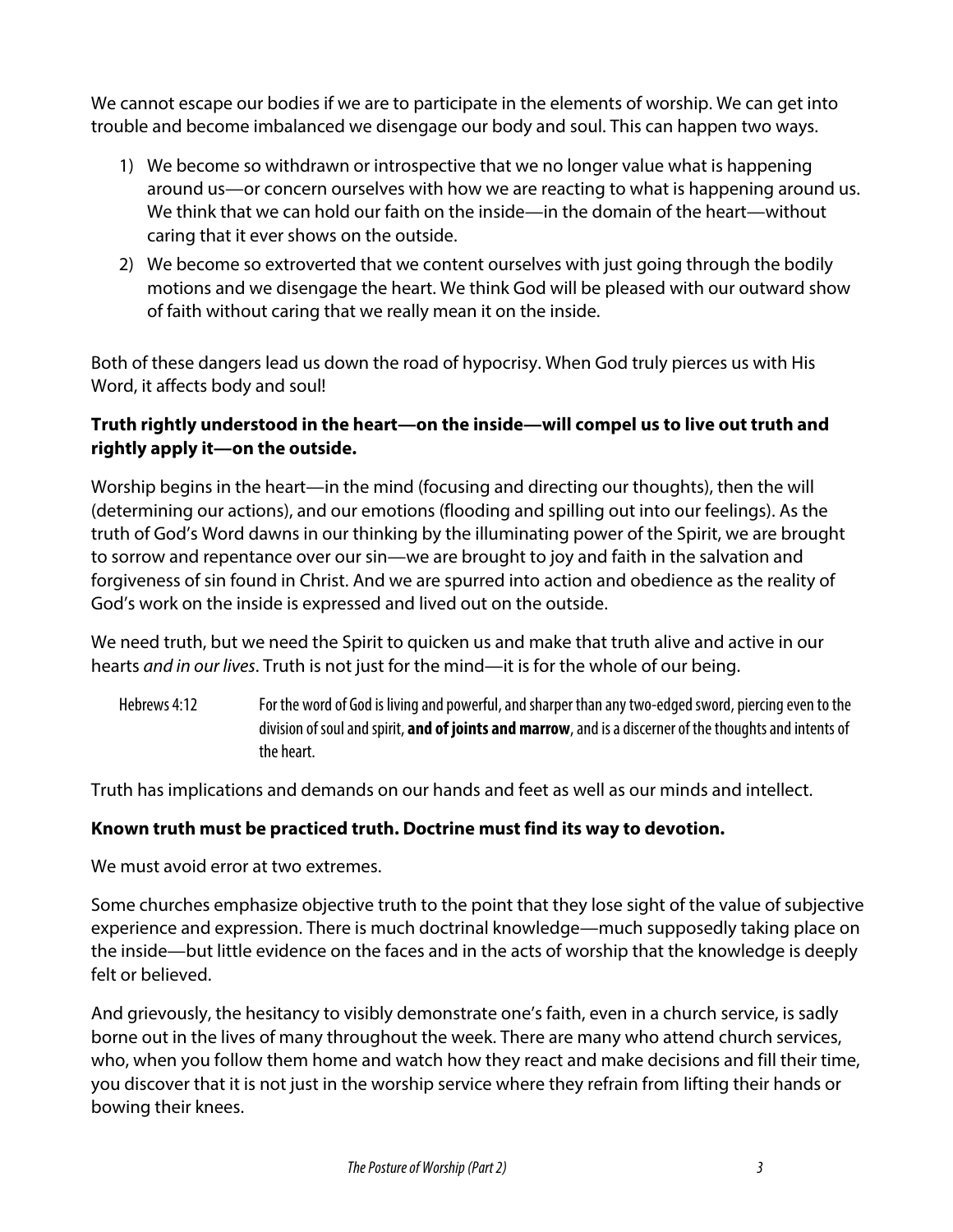Other churches emphasize subjective experience—the outward frenzy of activity—to the point where they live for induced excitement. They have the appearance of life and enthusiasm, but their moorings in truth are weak and they easily drift into error and superficiality.

We can look at the errors and excesses of others and, in a desire not to fall in with them or be identified with them, give up too much. Robert Rayburn, a Reformed Presbyterian pastor and author, gives the following example of kneeling:

> It takes too long to tell, but the story of how kneeling fell out of use in Reformed worship is a cautionary tale. It is a perfect example of good men, with the best intentions, throwing the baby out with the bath-water. In the 16th and 17th centuries, a time of sharp conflict with Roman Catholicism, kneeling became controversial as a posture for receiving the elements at the Lord's Supper (some fearing that it encouraged the view, all too common in those days, that the elements were being venerated themselves as having physically become the body and blood of Christ). The result over time was the abandonment of kneeling altogether in Reformed worship. It had not been so from the beginning. Kneeling for the Lord's Supper and for prayer was common in the worship of Calvin's Geneva and Calvin himself advocated the raising of hands. Those later controversies shaped Reformed practice in surprising and perhaps unintended ways.

Once the habit of not kneeling and of not raising the hands was formed, it became difficult to break. This was all the more so because churches that continued these practices were often those with which Reformed Christians had substantial disagreement (for example: Roman Catholics knelt and Pentecostals raised their hands). It was easy to feel that kneeling or raising hands were acts that somehow were tainted by the errors Reformed Christians found in those other communions. (from "Using Our Hands and Knees in Worship")

Rayburn goes on to point out that it was a desire to be biblical—to allow Scripture to guide and regulate worship—that brought these postures back into the corporate worship services of the church where he is pastor.

God made us to be both body and soul. He created us as whole beings and He desires that we worship and serve and live as whole beings.

# **2. Body Language is a significant part of how we communicate.**

Posture and expression serve important roles in how we communicate with others. God made us this way. You cannot express emotions such as sorrow or joy and express them well or clearly to those in your presence only by saying certain words. When I am speaking to someone near me, I look for visual clues in their countenance, gestures and expression to help me understand what they are saying. Even on the phone, I listen for voice inflection, not just words.

God has wired us to react outwardly—physically— to what affects us inwardly.

The more truly and deeply we are moved on the inside, the more likely it will show on the outside.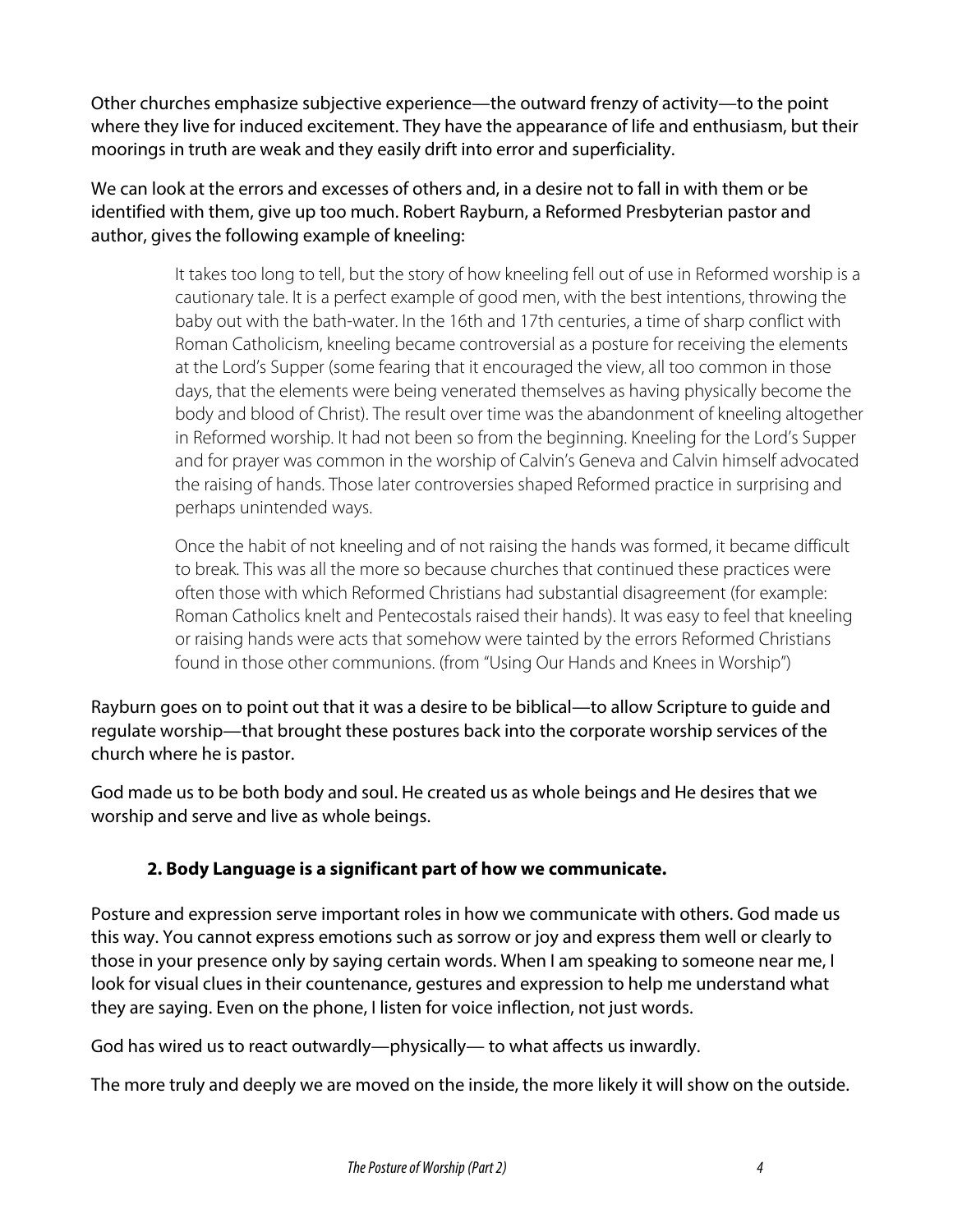You know this to be true.

- When we get frustrated—we throw up our hands
- When we return home, after being away, and we see our loved ones—we throw open our arms
- When we grow impatient—we pace (so our spouse will understand we are in a hurry!)
- When we grow bored and uninterested—we cross our arms

Our posture and body language often speaks louder than our words, especially to those around us.

For example: Men, if you are sitting with your wife at breakfast and she tells you to please remember to stop by the store on your way home after work and pick up a few things—and you:

Look her at her and tell her: "Sure, I will." [determined]

She knows you mean "Yes" and will try to remember.

But if you are still reading the paper and don't look up and say: "Sure, I will"

She may wonder: Are you even listening?

We may be doing right things and saying or singing right things, and all the while our bodies (in our postures and gestures) are suggesting a different message to those around us:

- This isn't really that important to me
- I'm not really interest in this
- I'm not really paying attention or getting what the pastor is saying
- I wish this would get over soon
- I don't really want to be here
- Let's get on with this so we can get to the good part of the service
- I'm just here to watch—I am not personally invested in this

Posture *communicates*—and what it communicates is *attitude*.

#### Scripture bears this out.

#### We see this with Cain:

Genesis 4:4–5 Abel also brought of the firstborn of his flock and of their fat. And the Lord respected Abel and his offering, but He did not respect Cain and his offering. And Cain was very angry, and his countenance fell.

#### And with Laban:

Genesis 31:1–2 Now Jacob heard the words of Laban's sons, saying, "Jacob has taken away all that was our father's, and from what was our father's he has acquired all this wealth." And Jacob saw the countenance of Laban, and indeed it was not favorable toward him as before.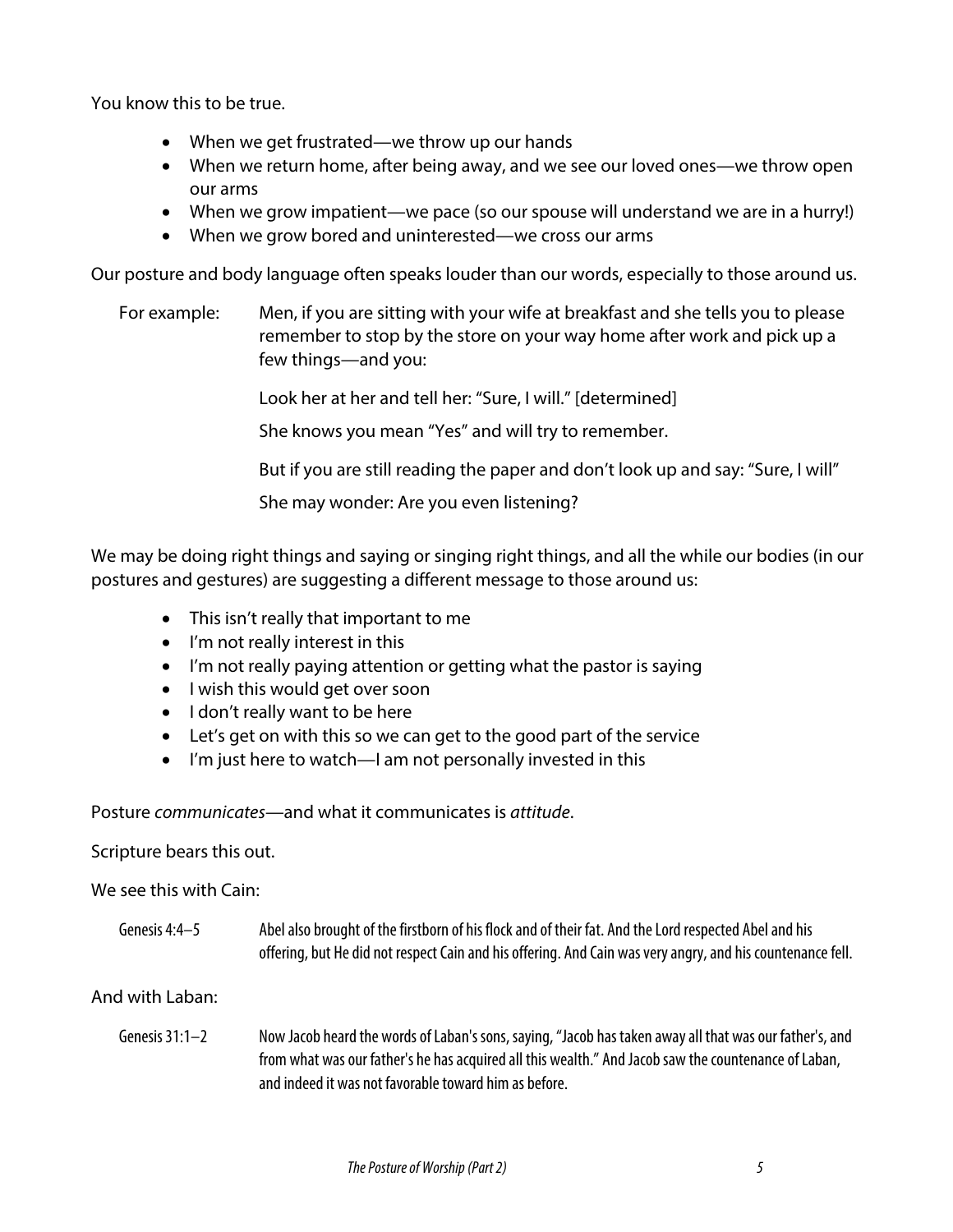The NASB translates verse 2:

"And Jacob saw the attitude of Laban, and behold, it was not friendly toward him as formerly."

We see the connection of posture to countenance and attitude in the Proverbs as well:

| Proverbs 15:13 | A merry heart makes a cheerful countenance,<br>But by sorrow of the heart the spirit is broken. |
|----------------|-------------------------------------------------------------------------------------------------|
| Proverbs 25:23 | The north wind brings forth rain,<br>And a backbiting tonque an angry countenance.              |

Whether you like it or not your posture largely reflects the bent of your heart.

God has wired us this way. When your heart is filled with joy and excitement and praise—it can't help being expressed in your body.

That is why it is hard to believe the sincerity of someone who does not have physical limitations, who stands rigid and unmoved in a service or refuses to sing and yet claims that he has joy in his heart. It is hard to believe because, you go to that person's home and watch a baseball game and his favorite team scores a go-ahead run, and it becomes quite obvious that he really *is* wired to express joy with his body—he really *does* have a voice to express praise—all it takes is something that really matters to him for it to come out.

# **3. We are communicating not only to God, but to others around us.**

You must remember that in corporate worship, you are worshipping with others around you. Others are near you. Others see you. You are making a statement about your love for God, a statement about your relationship to God—not just to God in your heart—but to those all around you who can see you and hear you.

There are some here in this room who do not know Christ. They are looking at you. Your children see you. [Cross arms and frown] Is this what you hope to communicate to them of your love for Christ?

Men, let's say for a moment that you have an opportunity to spend an evening with your wife. You go out dinner together—maybe see some friends while you are at a restaurant. What message would you communicate to your wife or your friends if you spent the evening cold, sullen and unmoved [yawn and look bored]?

Regardless of what feelings you might have going on inside—your witness and testimony would be "I'd rather not be here with you."

We must consider what we communicating to those around us when we worship—not just what we are saying or singing—but what we are doing and how we are acting.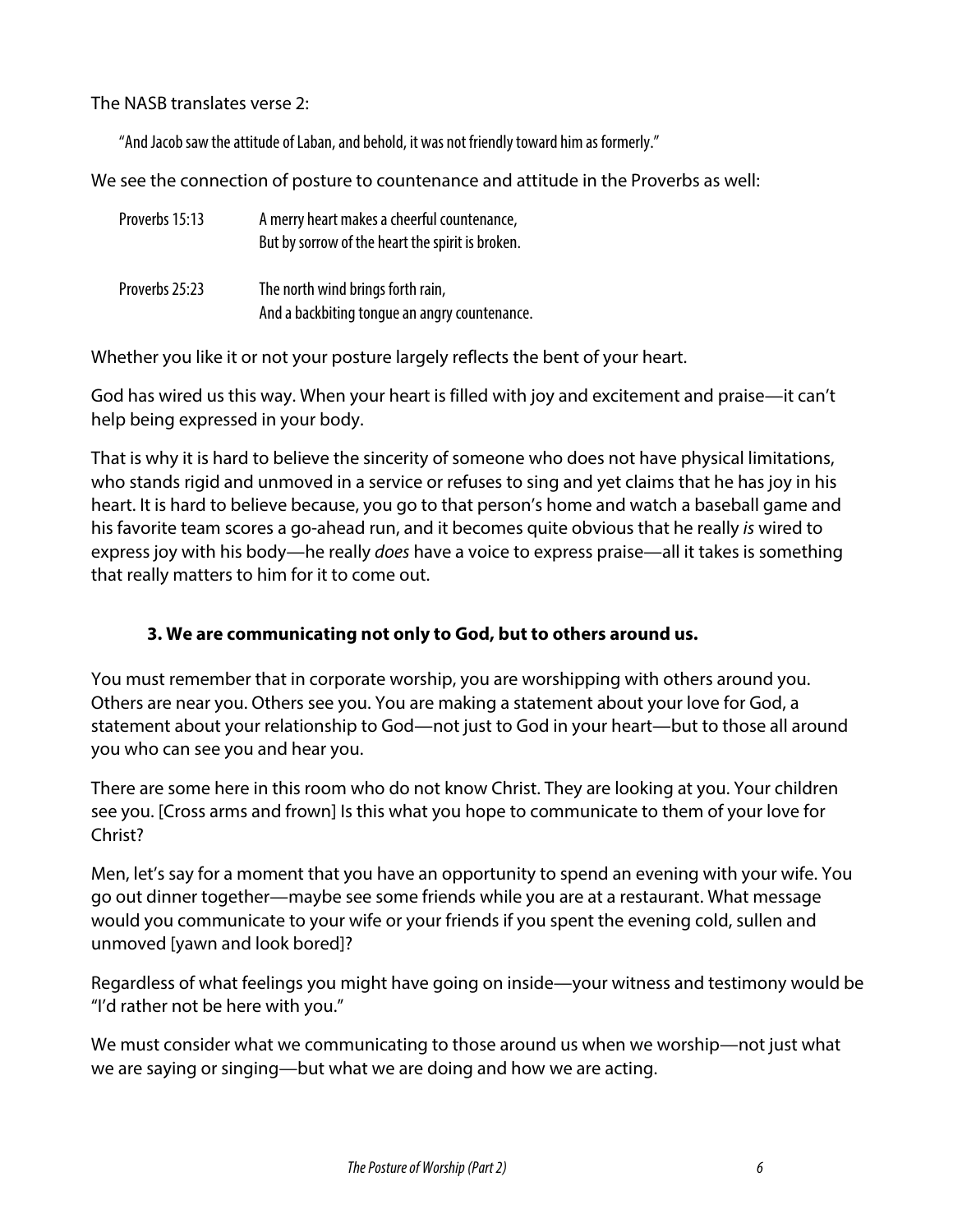The last thing Satan wants an unbeliever to see is a Christian zealous and excited about Christ especially in the church. So if he can make us uncomfortable or sedentary or unresponsive—all the better. If he can point to some of our brothers and sisters who have gone to excess and have strayed into theological errors, so that we become self-conscience and embarrassed and unwilling to do anything that might make us look like them—that is fine with him.

Let me close this evening with three applications:

# **II. A Right Perspective on Posture in Worship**

# **1) Express your heart**

We must begin with the heart. God is never impressed with us just going through the motions. This was happening in Isaiah's day. God warns the nation of Judah:

| Isaiah 1:15 | When you spread out your hands, I will hide My eyes from you; |
|-------------|---------------------------------------------------------------|
|             | Even though you make many prayers,                            |
|             | I will not hear. Your hands are full of blood.                |

In chapter 29 of Isaiah we read God's indictment against them:

| <b>Isaiah 29:13</b> | Therefore the Lord said:                                      |
|---------------------|---------------------------------------------------------------|
|                     | "Inasmuch as these people draw near with their mouths         |
|                     | And honor Me with their lips,                                 |
|                     | But have removed their hearts far from Me,                    |
|                     | And their fear toward Me is taught by the commandment of men. |

God is most concerned with the heart. But we are not to hide worship in our hearts. Especially when we come together to encourage one another and join together as the body of Christ in corporate worship in this place, we must worship God openly and be unashamed in expressing our need for Christ, showing our love for Christ, and bearing the name of Christ.

Worship does begin in the heart. But our posture can and should reflect the worship that is taking place in the heart. What we express on the outside should overflow from what is happening on the inside.

We must be careful to avoid the dangers of insincerity and pride. We can fall into danger when we:

- 1) Assume a physical posture only so others will see us and be impressed.
	- The Pharisee stood on the street corner to be seen. [Matthew 6:5]
	- Hypocrites changed their countenance to be seen [Matthew 6:16–18]
- 2) Assume (or refrain from assuming) a physical posture thinking that God will be more pleased with us if we do so.
- 3) Assume (or refrain from assuming) a physical posture because we are afraid of what others around us might think.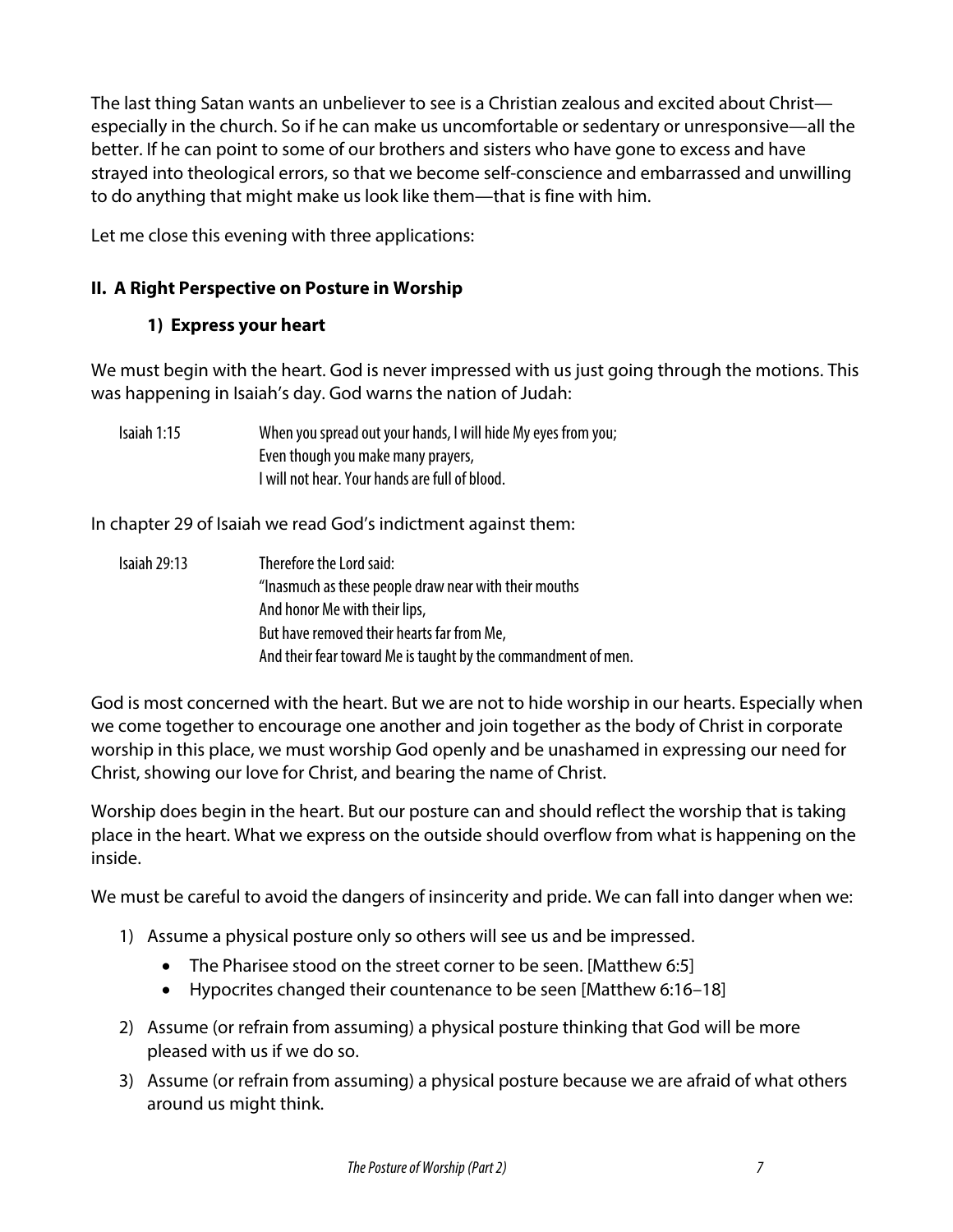Let your outward actions reflect inward reality.

Be sincere and free in your outward expression of worship.

As your heart is moved in worship, informed and fed by truth, quickened and empowered by the Spirit, don't be hindered or afraid to outwardly express your worship in ways that Scripture encourages as appropriate for corporate worship.

Share your joy and praise, not just with God, but with others around you.

We are called upon to love God with all our heart and mind and soul and strength—not just our inner-being, but our whole being.

You should express your hearts, but—

# **2) Encourage your heart**

We are not disembodied spirits in worship. What we do with our bodies has an effect on our hearts. Our physical posture can help or hinder our souls as we worship.

We should train our bodies to be alert and engaged in worship.

If you adopt a posture of disengagement or a posture that suggests that you are preoccupied with something else, you will set up your heart to falter and stumble, you will discourage your soul from getting involved and participating in worship.

Come ready and willing to participate. Pay attention. Follow what is going on.

- When it is time to listen—listen with intensity and concentration.
- When it is time for stillness and quietness—be still and quiet.
- When it is time to respond with joy and praise—as God moves your heart, be joyful!
- When it is time to sing—open your mouth and lift up your voice and sing.

Some of you might say, "I can't sing." And by the way you are standing, by the lack of expression on some faces, I would have to agree with you. Learning to sing and singing well is 90% posture and physical expression. Regardless of musical talent or ability—regardless of whether you think you sing well or sing poorly—you must engage your body and emotionally connect with the song or you will never be able to sing it well. If you can't see it on your face, you will never hear it in your voice.

Sometimes it is hard to participate. We may not feel like singing. We may struggle to pay attention. But we should encourage our hearts and our bodies to honor God in worship.

We should certainly join in and actively engage in worship because our participation encourages our hearts.

But we should also join in and actively engage in worship because God is worthy.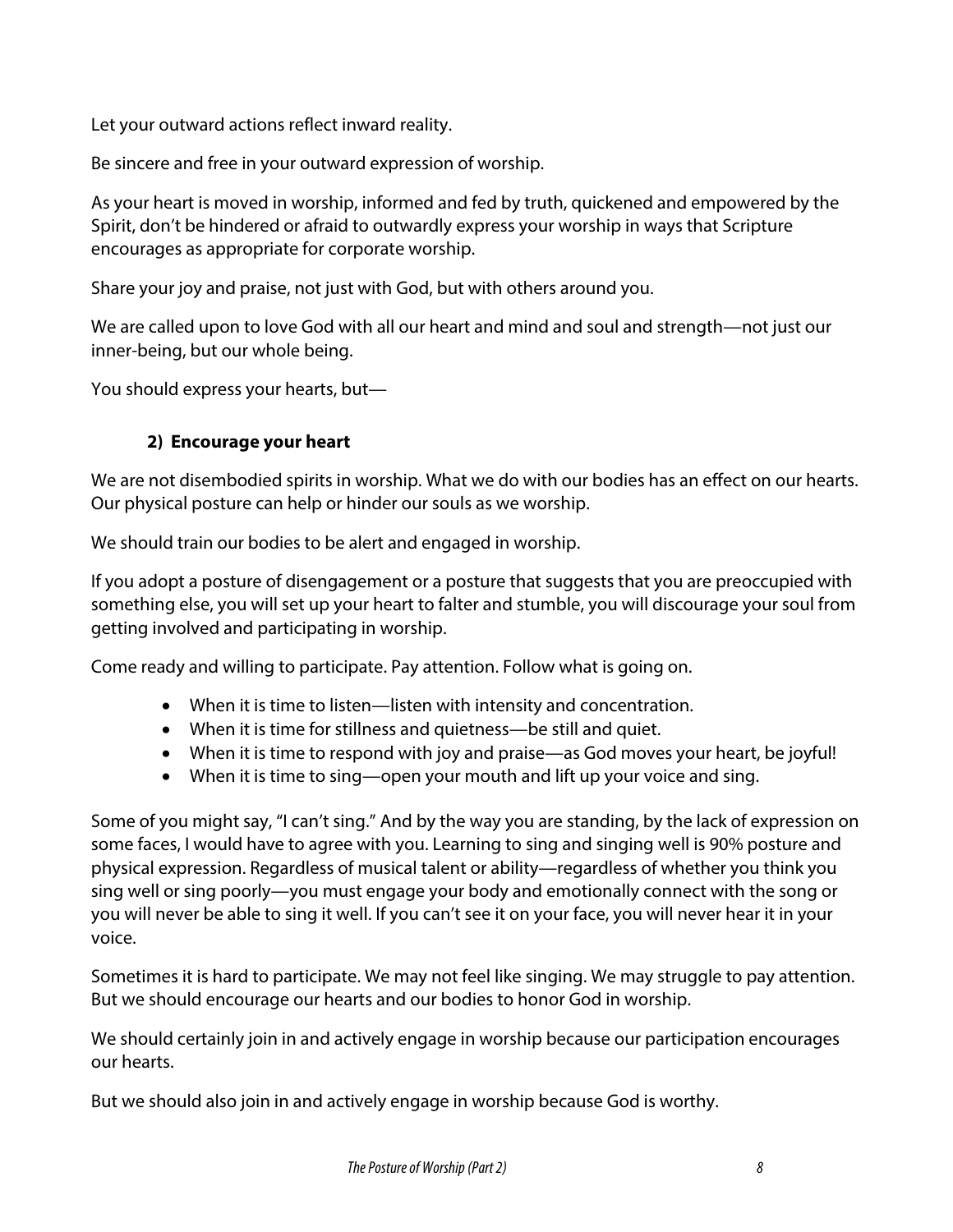We can kneel or bow down, because we feel our great need of God or because we are overwhelmed with a sense of His greatness and splendor.

And we can kneel or bow down because God *is* sovereign and He *is* our King.

We can lift our hands as we pray or sing because we sense our desire and delight of being in God's presence in worship.

And we can lift our hands simply because we need Him and because He is worthy.

I worship God—day by day and week by week—not because I always feel like worshipping Him. I worship because He deserves all my worship all the time. He owns all my being—not just my mind, not just my will, not just my emotions, not just what is happening on the inside—He owns all of me. He is worthy of my worship.

This is something that I must work at as I lead in worship. I have an introverted personality. I spend a great deal of time and energy pondering things and analyzing in the heart. Worshiping in the heart comes easy. But I want my worship to encourage others to worship—I want my joy in Christ to be a known and visible joy—so I must pray and exhort myself to worship outwardly and openly. I cannot be content to hide my worship. I want to bear witness to those around me that I belong to God—unashamedly.

**Parents, teach your children to participate in the service.** Encourage them with your own participation. Think about what we are teaching and modeling for our children and for our guests when we are physically disengaged from what is happening around us.

We do our children no good if we show them by our actions that worship isn't really that important to us. We can do that by allowing lesser important things to crowd worship times out of our schedules and by coming to church services only when it is convenient.

But we can do that even when we are here by allowing our children to be disengaged from the service—to color and draw pictures while God's Word is read—to go in and out for drinks of water during the preaching and praying and singing.

You might say, "But they're small. They can't follow what's going on. They can't pay attention that long."

Yes, they are small. And they are learning and absorbing what is around them every moment. They catch a lot more of what is going on around them than you might think.

I have seen many of them play video games and watch TV—I know how long they are able to pay attention and sit still when their heart is engaged. And they certainly won't pay attention if you do not expect them to. And they won't pay attention and join in worship when they see you not paying attention and not participating.

**Our kids are not going to know how valuable and precious this time is that we spend together, until they see it in us.**